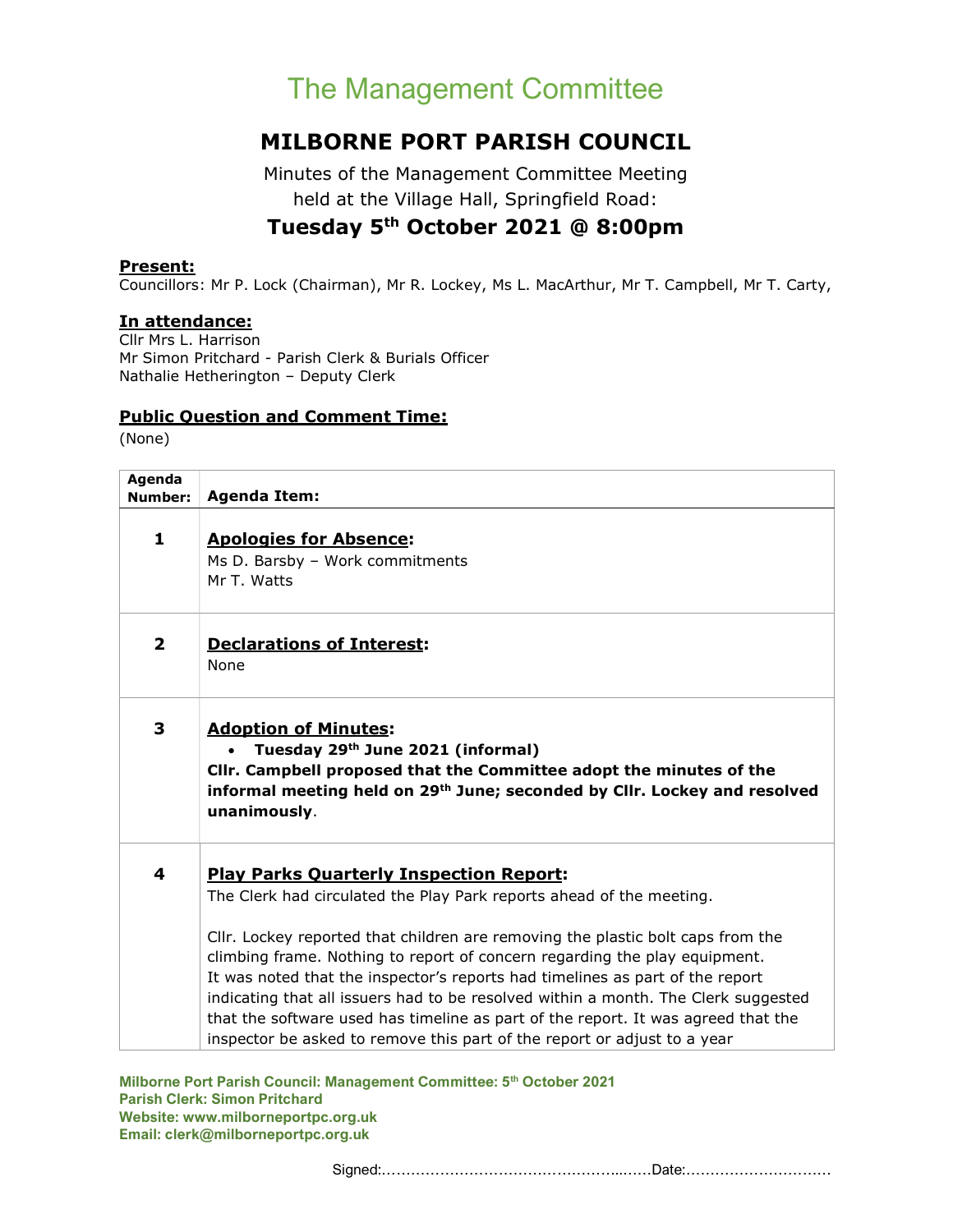|   | <b>Action - The Clerk</b><br>Where the skate park ramps are concerned, some of the bitumen plugs between                                                                                                                                                                                                                                                                                                                            |
|---|-------------------------------------------------------------------------------------------------------------------------------------------------------------------------------------------------------------------------------------------------------------------------------------------------------------------------------------------------------------------------------------------------------------------------------------|
|   | the joints/posts are coming out and holes in the concrete are appearing. An expert<br>eye is required so the Clerk will ask the Inspector for recommendations so that<br>quotations can be procured.                                                                                                                                                                                                                                |
|   | <b>Action: The Clerk</b>                                                                                                                                                                                                                                                                                                                                                                                                            |
| 5 | <b>Management Committee Finance:</b><br>Members received the latest budget spending to date for the Committee's budget<br>lines; the Clerk suggested adding a new line for the Town Hall so that expenditure<br>on the roof repair can be more easily tracked. Cllr. Campbell requested<br>information about the guarantees that have been given by the contractors who<br>repaired the Town Hall roof.<br><b>Action: The Clerk</b> |
| 6 | <b>Management of: The Community Orchard</b><br>It was agreed that the area needs to be cut once a year around Autumn<br>time and for the hay to be left in a corner.<br><b>Action: The Clerk</b>                                                                                                                                                                                                                                    |
|   |                                                                                                                                                                                                                                                                                                                                                                                                                                     |
| 7 | <b>Management of: The Clump</b><br>The owner of the building to the east of the Clump has requested that MPPC pay<br>for the removal of overhanging branches; the Council is not obliged to do so.<br>It was agreed to inform the owner that the Council gives permission to<br>have this work done, with the requisite TPO permissions from SSDC.<br><b>Action: The Clerk</b>                                                      |
| 8 | <b>Management of: Gainsborough Playpark</b><br>Members considered whether to go ahead with replacing the drinking water tap<br>which is currently unused due to vandalism, with a bottle filling station at a fully<br>installed cost of £4,6811 (with half paid for with a grant from SSDC). Or available<br>to buy direct for £2,645 and self-install.<br>It was agreed not to proceed due to the risk of further vandalism.      |
| 9 | <b>Management of: The Churchyard</b>                                                                                                                                                                                                                                                                                                                                                                                                |
|   | A: Railing at the end of Church Walk:<br>Members considered whether the removed rotten wooden railing should be<br>replaced by SCC with a mental stainless-steal one. Most residents who had<br>responded to the Council to give an opinion had reported that the rails were a<br>nuisance. It was agreed to not request a replacement.                                                                                             |
|   | <b>B: Tree works:</b><br>Members agreed to approve the tree works planned for the churchyard,<br>setting a maximum budget of £2,140.00, giving delegated authority to the<br>Clerk to make an appointment in consultation with the Chairman.<br>Action: The Clerk and Cllr. Lock                                                                                                                                                    |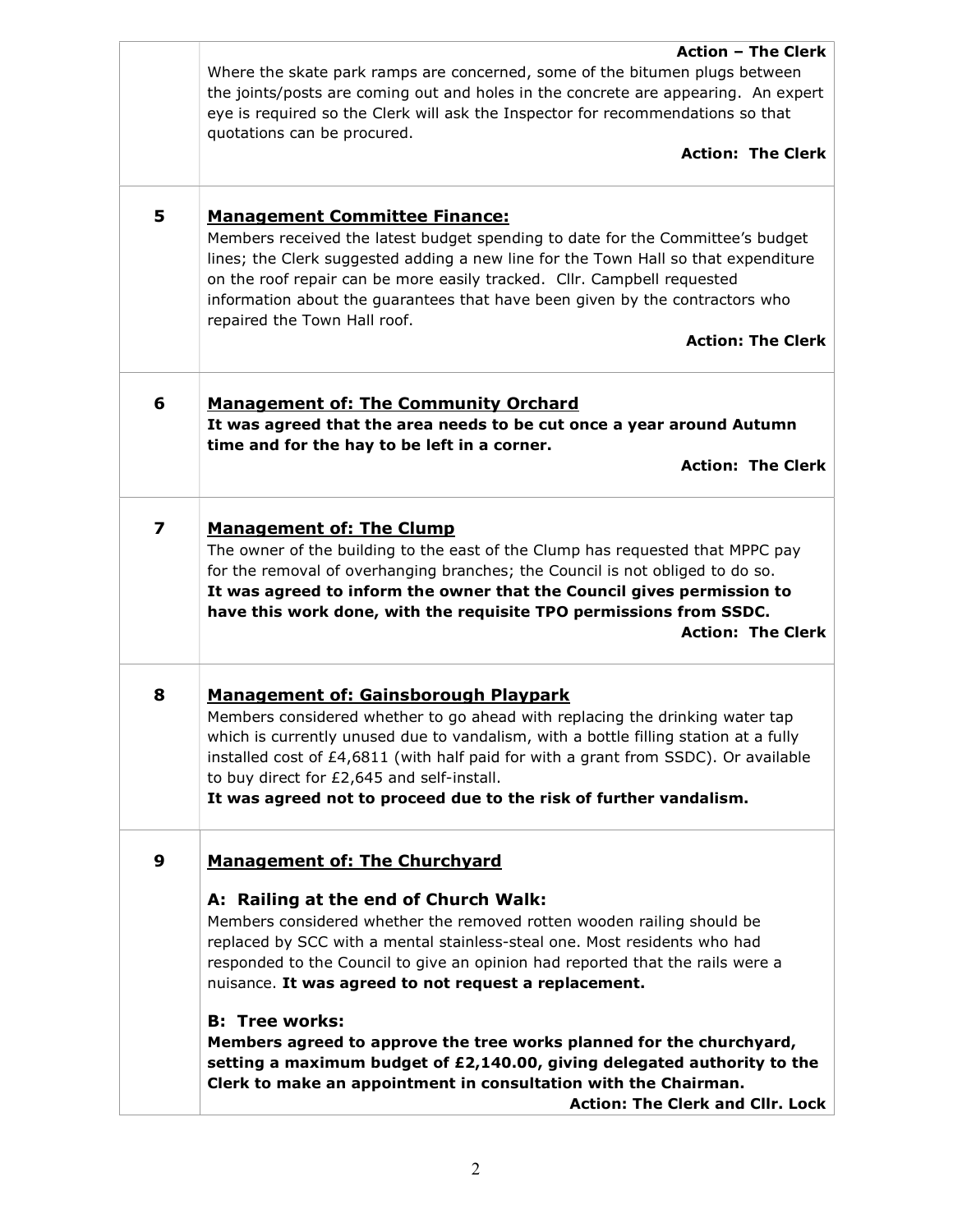#### 10 | Management of: The Allotments

#### A: Communal Compost Bins:

Members agreed not to proceed with the idea of providing communal compost bins for the time being as it was considered that the disadvantages outweigh the advantages.

#### B: Entranceway and Track:

Cllr. Campbell has found that the larger civil engineering companies are not interested in quoting for a relatively small job so will pursue some local builders/contractors for quotations for the work.

Action: Cllr. Campbell

#### 11 | Management of: The Cemetery

#### A: Purchase of Storage Unit:

Members agreed to go ahead with the purchase of a community storage unit at a cost of £879.99 (inc vat) and for the Clerk to try and obtain a grant for up to ½ the cost from SSDC

Action: The Clerk

#### B: Purchase of Defibrillator:

Members agreed to proceed with plans for purchase of a defibrillator to mount on the wall of the Cemetery Chapel (museum) at a cost of £2,561 (cabinet, defibrillator + installation), with part grant funding applied for from SSDC.

#### Action: The Clerk

#### 12 Budget/Projects 2022-2023

Members responded to ideas presented by the Clerk and will submit further ideas to the Clerk within the next few weeks for discussion at a future meeting.

- Ball Court Flooring Need to obtain a rough costing.
- Grounds Man (self-employed) £7,800
- Solar Panels Town Hall don't pursue.
- Recycled Plastic Picnic Tables would like to replace all tables in Gainsborough Play Park, need numbers and rough costs.
- Bottle Fulling Station Springfield don't pursue.
- Youth Council budget line need to agree amount.
- Skate Park resurface Need to obtain a rough costing.

The Clerk to obtain rough cost of the Ball Court ground tiling and research further costs of replacement picnic tables made from recycled plastic. Cllr. Lockey to pursue plans for Youth Council.

This agenda item will be repeated to allow for further input.

Milborne Port Parish Council: Management Committee: 5<sup>th</sup> October 2021 Parish Clerk: Simon Pritchard Website: www.milborneportpc.org.uk Email: clerk@milborneportpc.org.uk

Signed:…………………………………………..……Date:…………………………